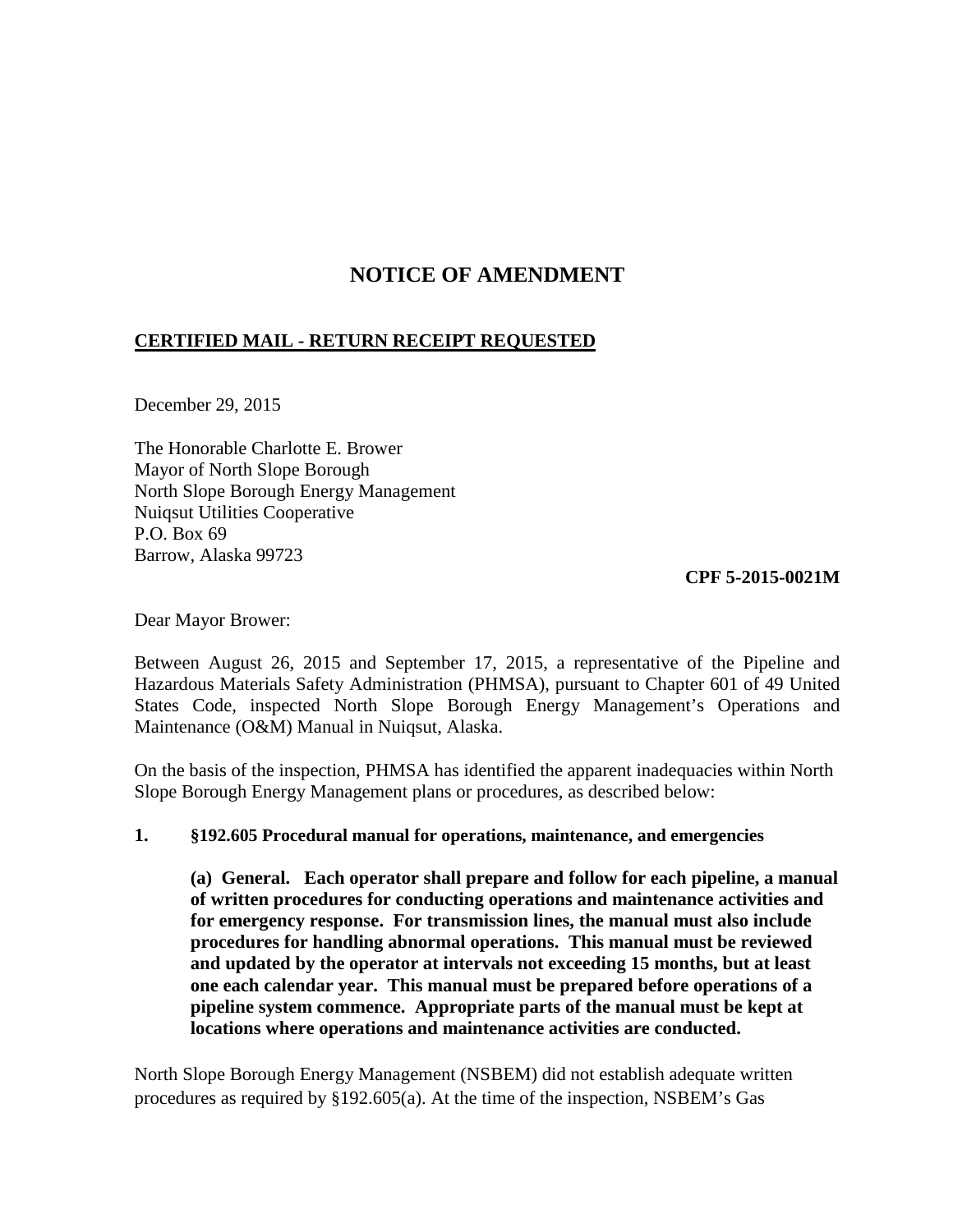Operations and Maintenance (O&M) Manual required notification of the construction of ten (10) or more miles of Hazardous Liquid Pipeline. It is our understanding that NSBEM is a natural gas distribution system and NSBEM does not operate a hazardous liquid pipeline. As a result, NSBEM must modify the procedures in the O&M Manual to include the notification for construction of ten (10) or more miles of new gas pipeline as required by  $§191.22(c)(1)(ii).$ 

## **2. §192.605 Procedural manual for operations, maintenance, and emergencies.**

**(b) Maintenance and normal operations. The manual required by paragraph (a) of this section must include procedures for the following, if applicable, to provide safety during maintenance and operations.** 

**(9) Taking adequate precautions in excavated trenches to protect personnel from the hazards of unsafe accumulations of vapor or gas, and making available when needed at the excavation, emergency rescue equipment, including a breathing apparatus and, a rescue harness and line.**

NSBEM did not establish adequate written procedures for taking adequate precautions in excavated trenches to protect personnel as required by §192.605(b) (9). At the time of the inspection, NSBEM's Gas Operations and Maintenance (O&M) Manual did not include the procedures for taking adequate precautions in excavated trenches to protect personnel from the hazards of unsafe accumulations of vapor or gas. Procedures did not require that emergency rescue equipment, including a breathing apparatus and, a rescue harness and line were available when needed at the excavation. As a result, NSBEM must modify the procedures in the O&M Manual to specifically address the emergency rescue equipment in the event the area must be excavated.

### **3. §192.615 Emergency plans.**

 **(b) Each operator shall:** 

**(2) Train the appropriate operating personnel to assure that they are knowledgeable of the emergency procedures and verify that the training is effective.**

NSBEM did not establish adequate written Emergency procedures for training its personnel as required by §192.615(b) (2). At the time of the inspection, NSBEM's Gas Operations and Maintenance (O&M) Manual did not include the requirements for training appropriate operating personnel to assure that they are knowledgeable of the emergency procedures and to verify that the training is effective. As a result, NSBEM must modify the procedures in the O&M Manual to address this issue.

### **4. §192.605 Procedural manual for operations, maintenance, and emergencies**

**(b) Maintenance and normal operations. The manual required by paragraph (a)**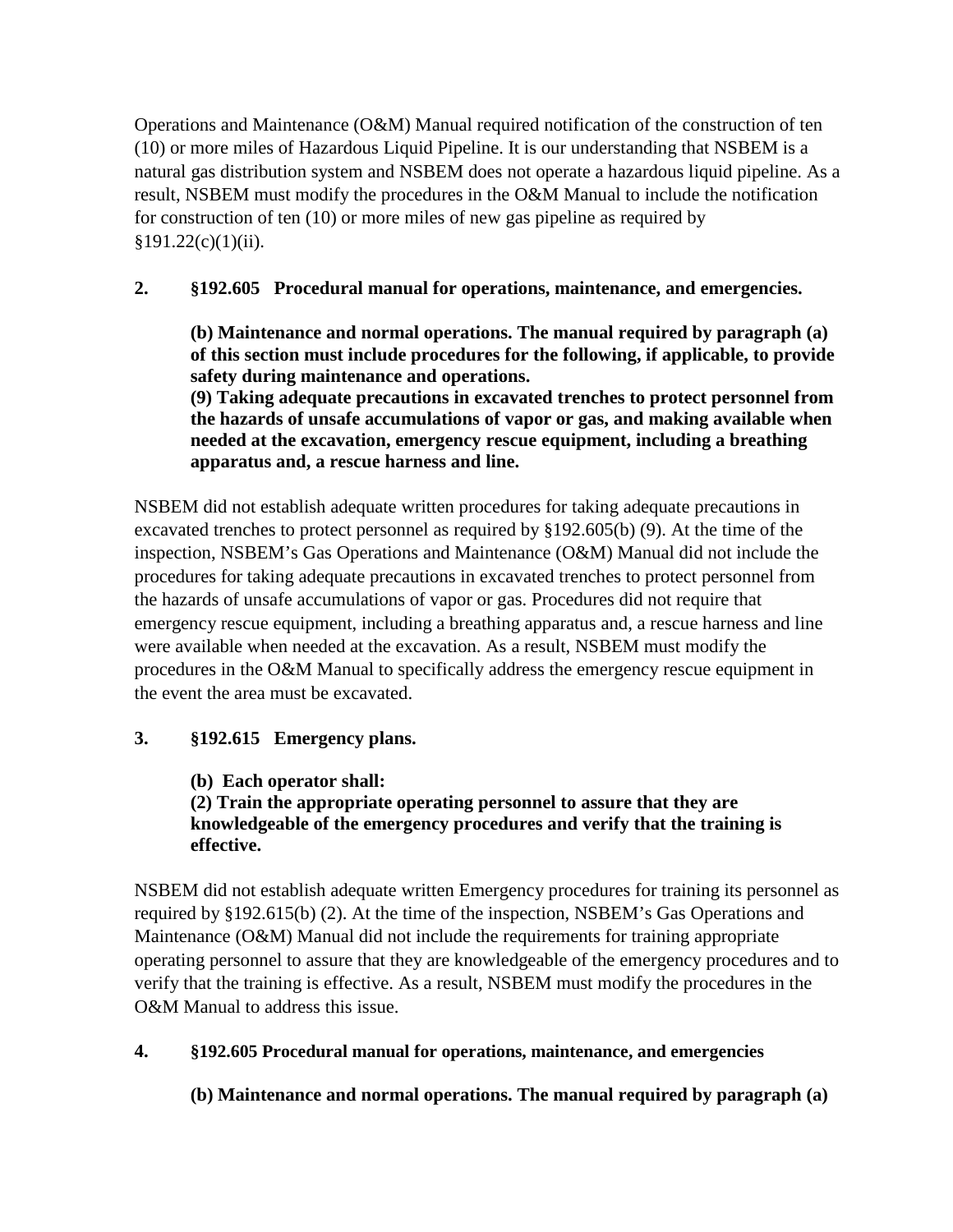**of this section must include procedures for the following, if applicable, to provide safety during maintenance and operations.** 

### **(1) Operating, maintaining, and repairing the pipeline in accordance with each of the requirements of this subpart and Subpart M of this part.**

NSBEM did not establish adequate written procedures for operating, maintaining, and repairing the pipeline as required by §192.605(b) (1). At the time of the inspection, NSBEM did not include procedures requiring that taps on a pipelines under pressure (hot taps) be performed by qualified personnel as required by §192.627. As a result, NSBEM must modify the procedures in the O&M Manual to address this issue.

### **5. §192.605 Procedural manual for operations, maintenance, and emergencies**

**(b) Maintenance and normal operations. The manual required by paragraph (a) of this section must include procedures for the following, if applicable, to provide safety during maintenance and operations. (1) Operating, maintaining, and repairing the pipeline in accordance with each of the requirements of this subpart and Subpart M of this part.**

NSBEM did not establish adequate written procedures for operating, maintaining, and repairing the pipeline as required by §192.605(b) (1). At the time of the inspection, NSBEM did not include the test requirements for reinstating service lines as required by §192.725. As a result, NSBEM must modify the procedures in the O&M Manual to require that reinstated service lines be pressure tested.

### **6. §192.285 Plastic pipe. Qualifying persons to make joints.**

**(a) No person may make a plastic pipe joint unless that person has been qualified under the applicable joining procedure by: (2) Making a specimen joint from pipe sections joined according to the procedure that passes the inspection and test set forth in paragraph (b) of this section.**

NSBEM did not establish adequate written procedures for qualifying persons to make joints as required by §192.285(a) (2). At the time of the inspection, NSBEM did not include procedures requiring that personnel making joints in plastic pipelines are qualified to the joining procedure. Procedures for making a plastic pipe joint referenced the Operator Qualification (OQ) covered task of GT40-General Pipeline Repair Procedures. The covered task is for metal pipelines and not relevant to making plastic pipe joints. As a result, NSBEM must modify the procedures to address this issue.

### Response to this Notice

This Notice is provided pursuant to 49 U.S.C. § 60108(a) and 49 C.F.R. § 190.237. Enclosed as part of this Notice is a document entitled *Response Options for Pipeline Operators in Compliance Proceedings*. Please refer to this document and note the response options. Be